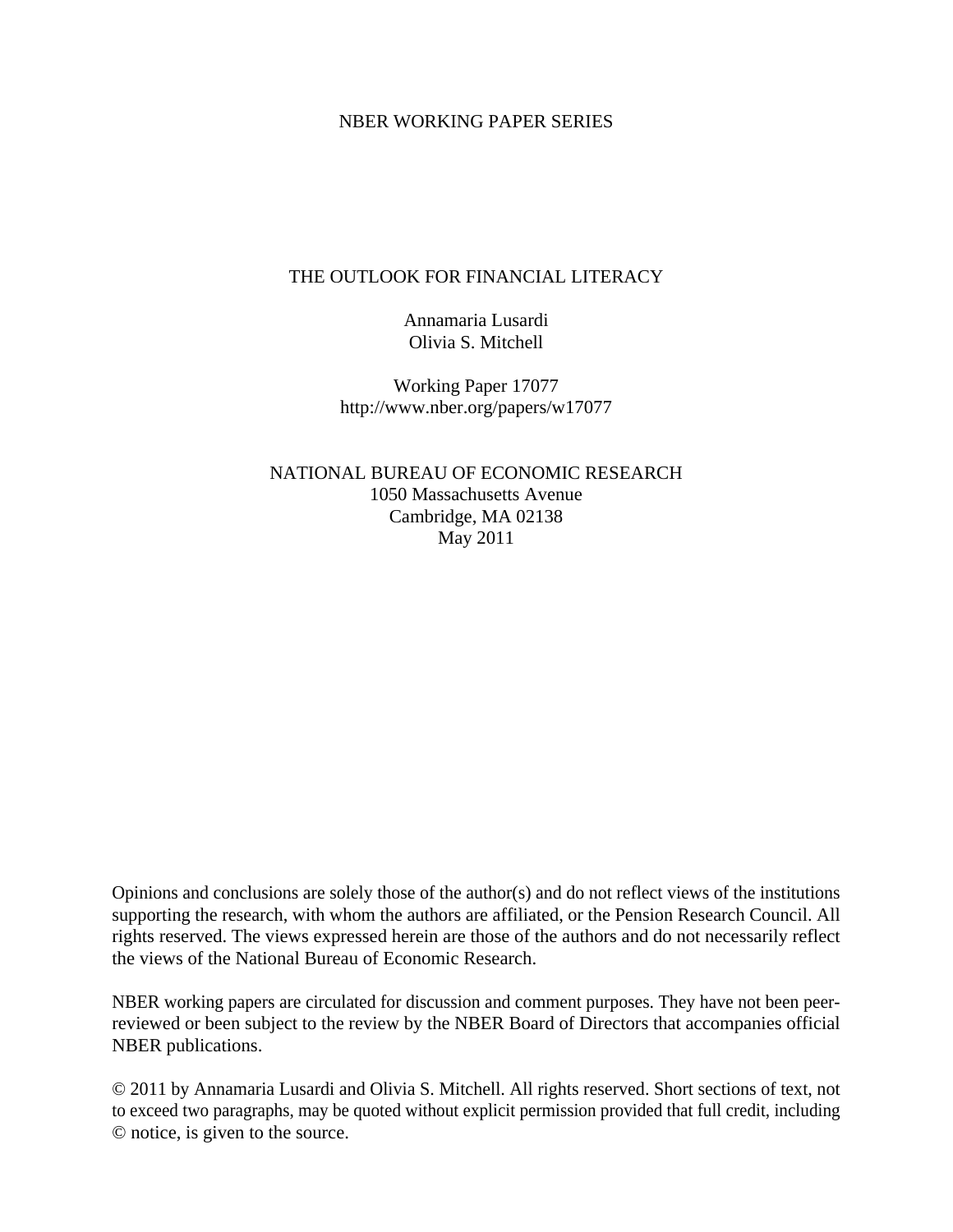The Outlook for Financial Literacy Annamaria Lusardi and Olivia S. Mitchell NBER Working Paper No. 17077 May 2011 JEL No. D91,E21

## **ABSTRACT**

As the world becomes more financially integrated and complex, average individuals and their families are increasingly faced with making highly sophisticated and all-too-often irreversible financial decisions. Nowhere is this more evident than with regard to retirement decision-making. Indeed, the global financial crisis suggests that poor financial decision-making can have substantial costs not only for individuals but also society at large. This paper focuses on key lessons for financial decision-making in the wake of that crisis, exploring how financial literacy can enhance peoples' skills and abilities to make more informed economic choices.

Annamaria Lusardi George Washington School of Business 2201 G Street, NW Washington, DC 20052 and NBER alusardi@gwu.edu

Olivia S. Mitchell University of Pennsylvania Wharton School 3620 Locust Walk, St 3000 SH-DH Philadelphia, PA 19104-6302 and NBER mitchelo@wharton.upenn.edu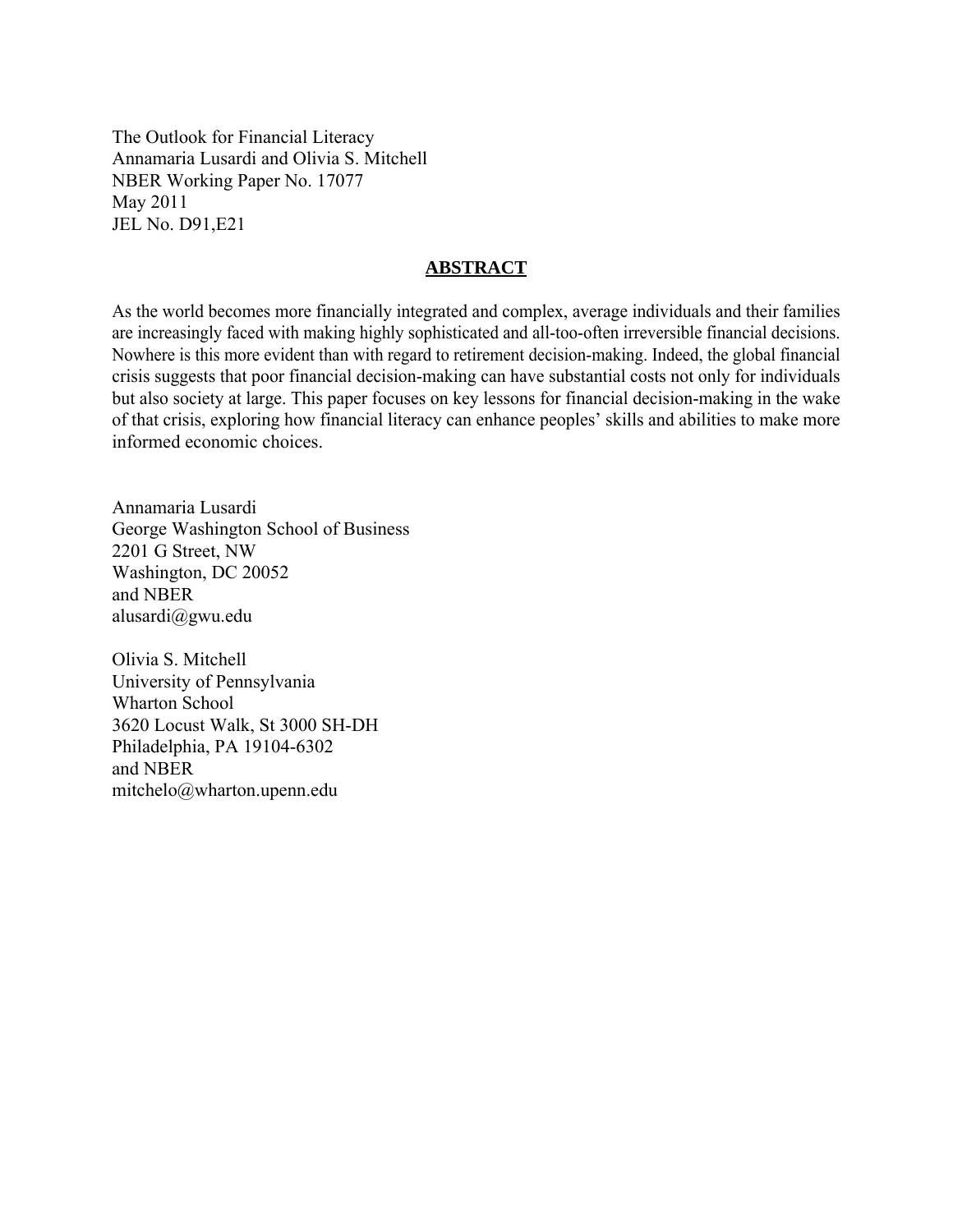# **Introduction1**

 $\overline{a}$ 

As the world becomes more financially integrated and complex, average individuals and their families are increasingly faced with making highly sophisticated and all-too-often irreversible financial decisions. Nowhere is this more evident than with regard to retirement decision-making. A half-century ago, traditional defined benefit (DB) pension schemes were the norm in the United States, Japan, Australia and much of Europe, but these have now been largely been replaced with defined contribution (DC) pensions. In the process, employer and government judgment regarding how much to save and where to invest has been replaced by individuals having to make these choices on their own (or helped by advisers they select on their own). Additionally, participants in DC plans must also decide how to spend down their pension assets and determine whether to annuitize or take their benefits in a single lump sum. The trend toward disintermediation and financial complexity extends into other realms of life as well, for example regarding decisions over credit cards, adjustable rate mortgages, and when to claim retirement benefits (Campbell 2006; Ferguson 2010).

A larger array of available financial instruments does offer new opportunities for more tailored financial plans than available in the past, but these can also make poor decision-making more costly to the ill-informed investors. Indeed, recent events surrounding the global crisis that began in 2008 show that, when people and institutions make grievous financial errors, poor financial decision-making can have substantial costs not only for individuals but also society at large. This volume focuses on key lessons for financial decision-making in the wake of that crisis, exploring how financial literacy can enhance peoples' skills and abilities to make more informed economic choices.

<sup>&</sup>lt;sup>1</sup> This paper is the introductory chapter of our book titled: "Financial Literacy: Implications for Retirement Security and the Financial Marketplace," to be published by Oxford University Press.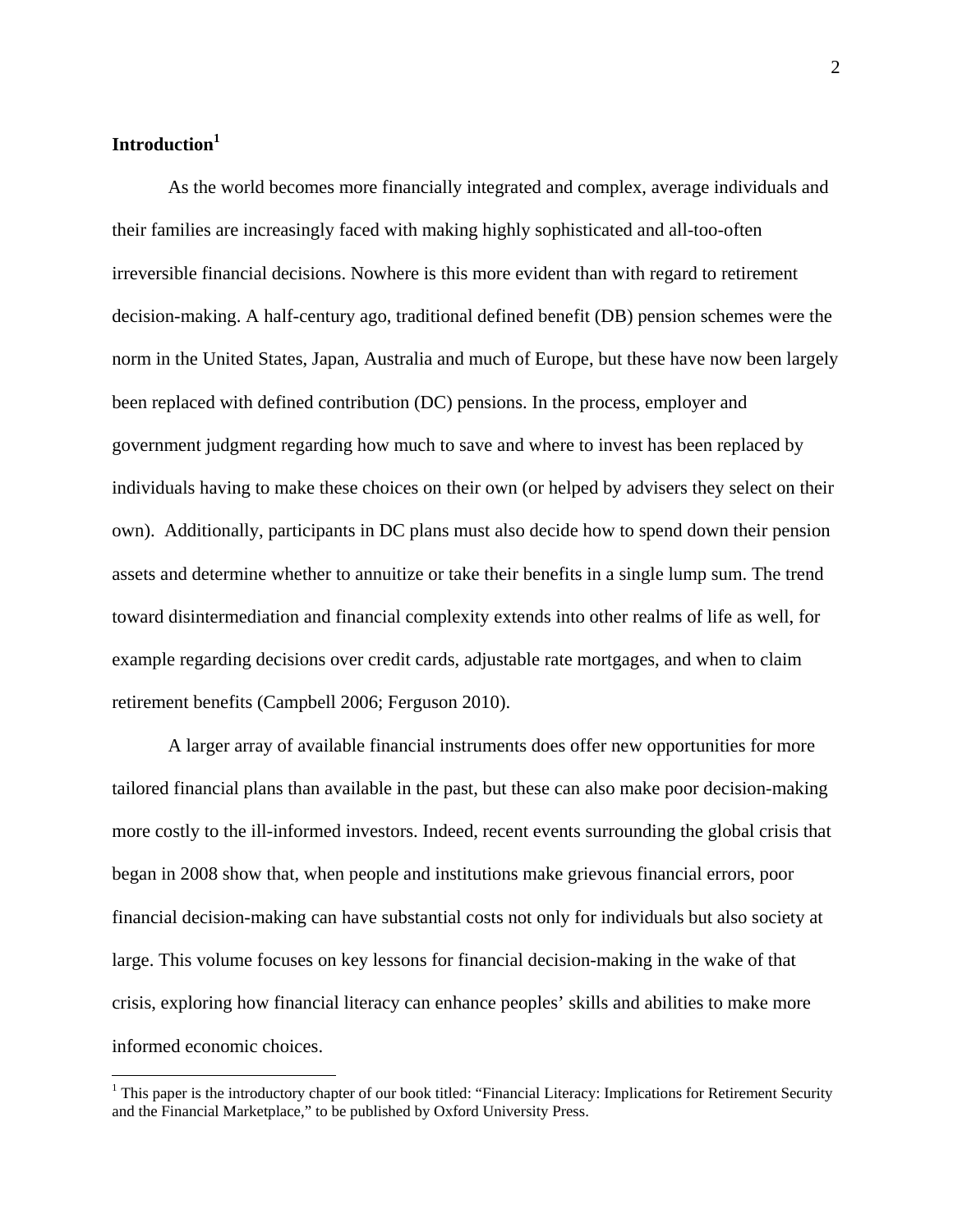The chapters that follow draw on cutting-edge research by eminent researchers and practitioners engaged in examining how financial knowledge can shape cost-effective financial planning and behavior. The research reported here suggests several main findings. First, financial literacy is found to be a key determinant of how well people make financial decisions, as well as how well they execute their financial transactions; and such information can inform saving, investing, borrowing from one's 401(k) account, and planning for retirement. Second, new evidence is reported on the extent of financial knowledge (or lack thereof), drawing from several surveys and showing that financial literacy's effects on financial decision-making extend above and beyond the effects of education, sex, race, income, and other factors often associated with gaps in financial knowledge. Third, it is possible to parse out the nexus of causality between financial literacy and financial decision-making. This is important, since financial knowledge can be influenced by peoples' choices but the directionality of the effect could also be reversed. For instance, people might invest in financial knowledge so they can invest in complex assets, which would not imply that investing causes the knowledge. And conversely, lack of knowledge could prevent people from investing but it could go the other way. Accordingly, work in this volume seeks to design controlled settings in which one can disentangle the causal links of most interest. The final lesson from this volume is that there is now substantial evidence – in the United States and elsewhere – that financial education programs can improve financial decisionmaking.

Our work will be of interest not only to researchers and teachers, but also policymakers engaged in work on financial reforms in the wake of the financial crisis, and providers of financial advice and financial services. There is increasing awareness of the need to improve retirement security via increasing financial literacy, as noted by the U.S. President's Advisory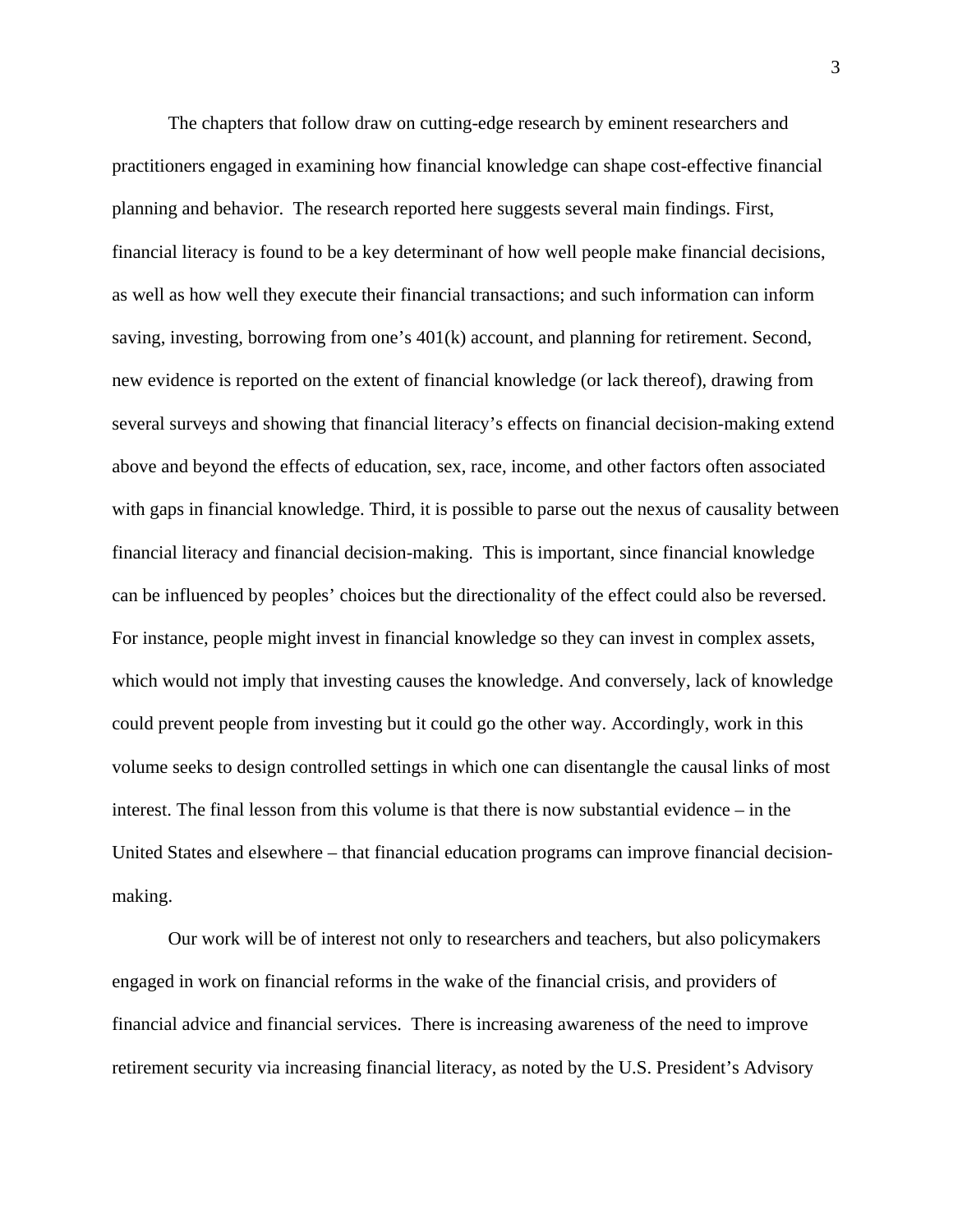Council on Financial Literacy (PACFL, 2008, np) who argued that: "While the crisis has many causes, it is undeniable that financial illiteracy is one of the root causes... Sadly, far too many Americans do not have the basic financial skills necessary to develop and maintain a budget, to understand credit, to understand investment vehicles, or to take advantage of our banking system. It is essential to provide basic financial education that allows people to better navigate an economic crisis such as this one." In Europe, the Organization for Economic Cooperation and Development (OECD nd) recently announced a major initiative to "identify individuals who are most in need of financial education and the best ways to improve that education."

Our work also responds to those seeking ways to help individuals and their families as they embark gingerly into the modern financial system, sometimes after substantial missteps. In what follows we briefly outline themes and highlight salient lessons.

#### **Financial Literacy and Financial Decision-Making**

In prior work as well as in the research presented in this volume, Lusardi and Mitchell (2007*a*, 2007*b*, 2007*c*, 2008, 2009, 2011) have devoted extensive effort to survey peoples' ability to understand basic financial concepts and plan for retirement. Their chapter in this volume explores how people make financial plans, collect the information needed to make these plans, and implement the plans in a survey of older Americans. Using these data, they show that financial illiteracy is widespread, particularly when it comes to understanding compound interest rates and the effects of inflation, along with the more nuanced concept of risk diversification. They report that only half of all respondents in the survey can correctly answer two simple questions regarding interest compounding and inflation, and only one-third correctly answer these two questions plus a question on risk diversification. Not only is financial illiteracy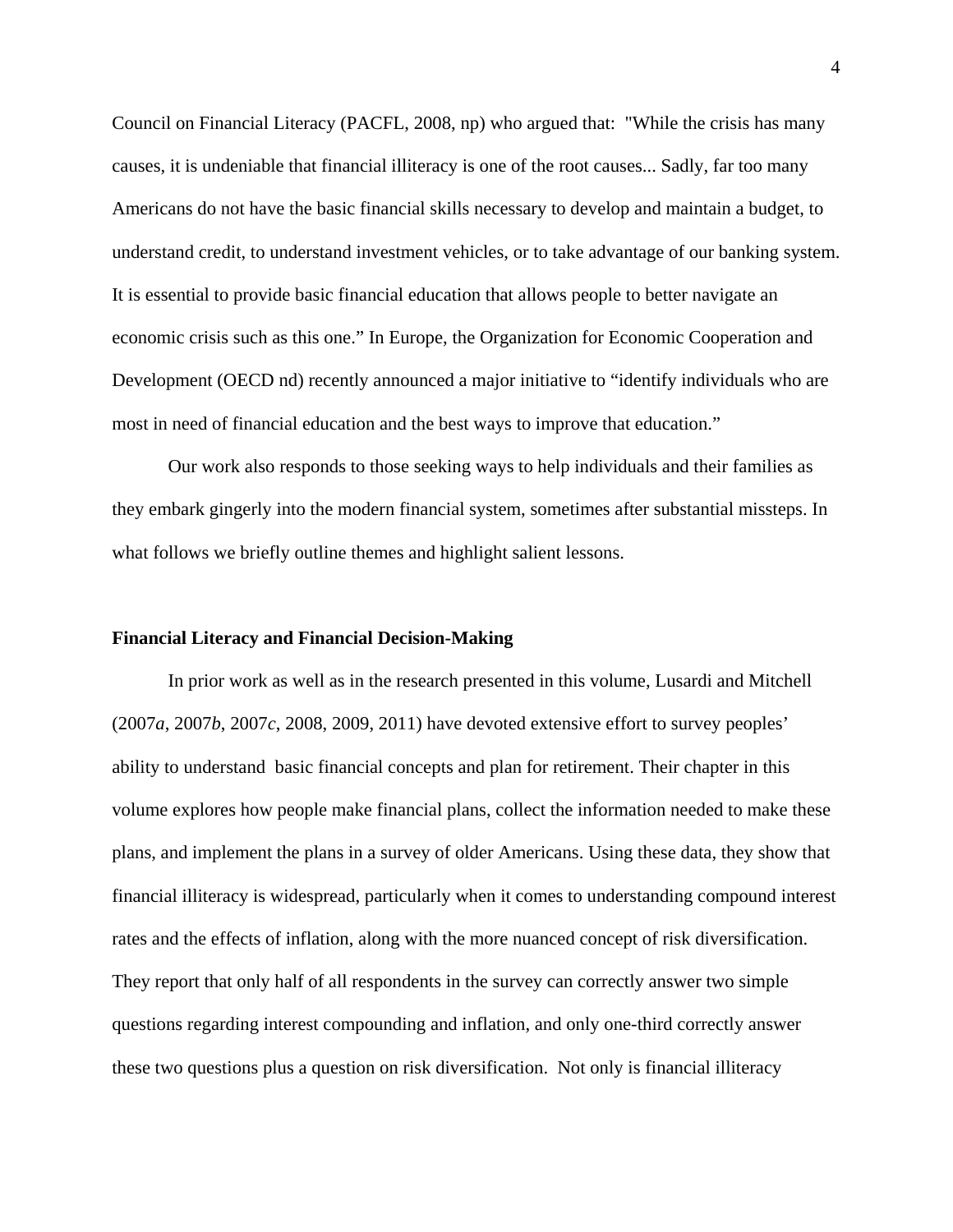widespread among older Americans, but shortfalls are concentrated among women, minorities, and the least educated. They also report that the financially savvy are more likely to plan and to succeed in their planning, and they tend to rely on formal methods such as retirement calculators, retirement seminars, and financial experts, instead of family/relatives or co-workers. The authors conclude that targeted financial education efforts are likely to be most effective in filling the knowledge gaps.

The workplace is an important source of financial education, particularly as workers approach retirement. In their study, Robert L. Clark, Melinda S. Morrill, and Steven G. Allen (2011) investigate the role of employer-sponsored retirement planning sessions in shaping retirement planning. Drawing on case studies, they examine seminars offered to individuals with mandatory defined benefit plans and voluntary defined contribution plans. In these seminars, employees learn about retirement planning as well as details of their own benefits and pension distribution rules. To see how the seminars work, participants are asked about their retirement intentions *prior to* and *after* the sessions, to determine whether the seminar is associated with any change in retirement intentions and plans.

The authors conclude that a third of those who originally indicated they would probably take the DB lump-sum payment before the seminar, decided afterwards not to take that option. Of those who originally planned not to take the lump sum, almost half changed their minds postseminar. As for annuitizing DC plans, almost half changed their plans and decided not to annuitize following the information session, compared to a fifth who decided to annuitize after learning more about their retirement options. The authors note that those who indicated they would take the lump sum tend to have more knowledge about retirement-related finance. In this sense, many people who indicated that they would not take the lump-sum distribution actually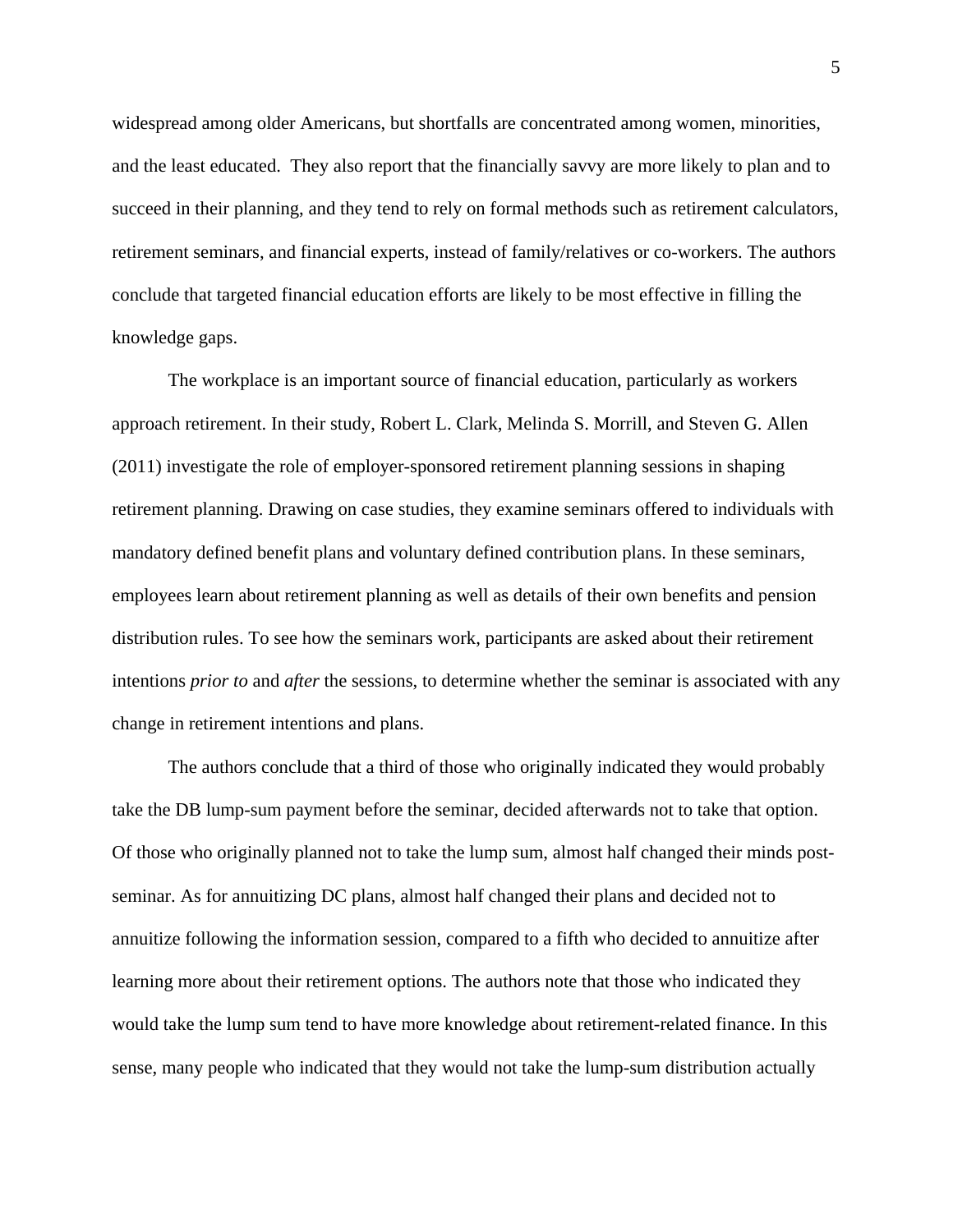did not know they had that option, prior to the seminar. The survey also reflects only stated intentions rather than actual behavior, but when it comes time to actually make a final decision, the authors show that some two-thirds of employees do opt for the lump-sum distribution.

Another way in which pension accruals are utilized includes plan loans, particularly in the U.S. 401(k) environment. Stephen P. Utkus and Jean A. Young (2011) examine how borrowing from one's DC plan is linked to financial literacy and report that almost one-fifth of 401(k) participants had loans outstanding at any given time, with the loans averaging 16 percent of plan balances. The authors also find that lower levels of financial literacy appear linked to pension borrowing; that is, those with lower literacy test scores are also more likely to take the loans. A surprising result of the study is that higher-income people are also more likely to borrow from their 401(k) accounts. In sum, financial literacy is related to pension borrowing but this behavior should not be viewed in isolation from the household's overall balance sheet.

Financial literacy also plays a role in influencing decision-making regarding stock market investment. Joanne Yoong's (2011) study links lack of understanding about equity markets and investment in stocks using the American Life Panel (ALP), an internet survey. Her analysis shows that having no investment in stock is not associated with mistaken financial beliefs and, further, is not linked to important variables, such as risk aversion and income. She concludes that people shy away from the stock market primarily because they do not understand it. Thus, even if employers design pension plans to 'default' people into portfolios containing equity investments, investors would still benefit from learning about how financial markets work in order to make sensible investment choices.

#### **Evaluating Financial Literacy Interventions**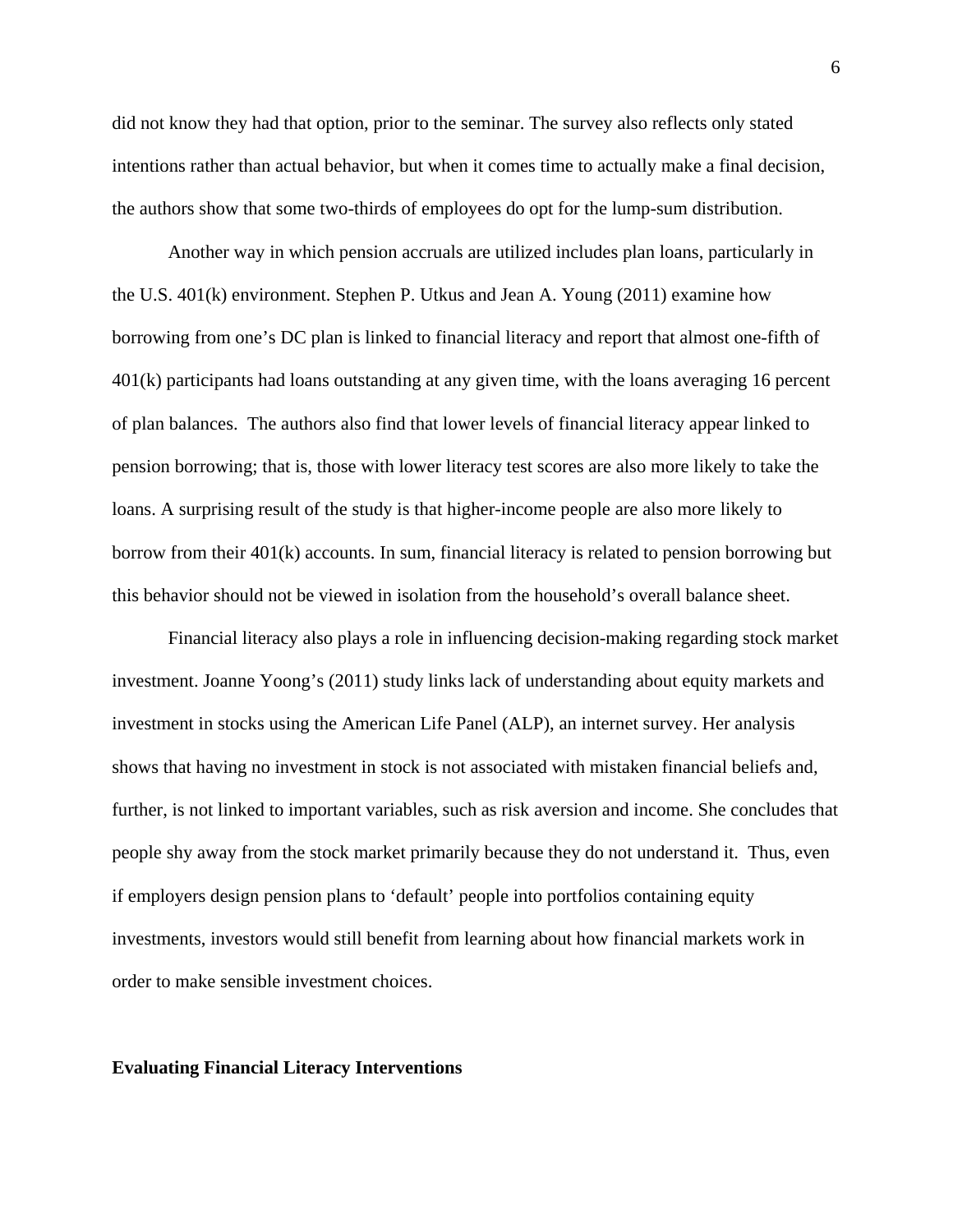It is not surprising that uneducated consumers fail to make good choices when faced with complex decisions, risk, and lengthy time horizons, and there is at least the chance that financial literacy can help inform the decision process. Accordingly, the volume next covers various methods of assessing how to improve financial literacy. The chapter by Justine Hastings, Olivia S. Mitchell, and Eric Chyn (2011) explores how to present fees and charges in pension choice, focusing on the national mandatory DC scheme in Chile where workers elect which of five pension funds they invest their mandatory contributions. Using a nationally representative individual-level survey, the researchers examine respondent financial literacy and link it to how they select from among five fund managers available to handle their retirement investments. People respond that the top three factors they use in choosing a fund are recommendations from a friend, fund profitability, and to help a salesman (perhaps because the salesman would, in turn, do a favor for, or provide some sort of gift to, the participant). The empirical analysis shows that better-educated and higher-income respondents are more likely to select fund managers generating highest returns. This group is also more likely than others to turn to their employers for recommendations on fund managers. Lower-income respondents rely more on advertising and recommendations from friends. This suggests that the less-educated are more susceptible to how information is framed, implying that it may be important to monitor information and plan design as a protective measure for the least literate.

To the extent that people can hire advisers, they may not need to have financial information themselves, yet many are confused about where to find it and whom to trust to deliver it. This is the topic of the chapter by Angela Hung, Noreen Clancy, and Jeff Dominitz (2011), who study investor knowledge and experience with advisers and brokers-dealers. In the U.S., brokers-dealers and investment advisors have distinctly different roles: brokers conduct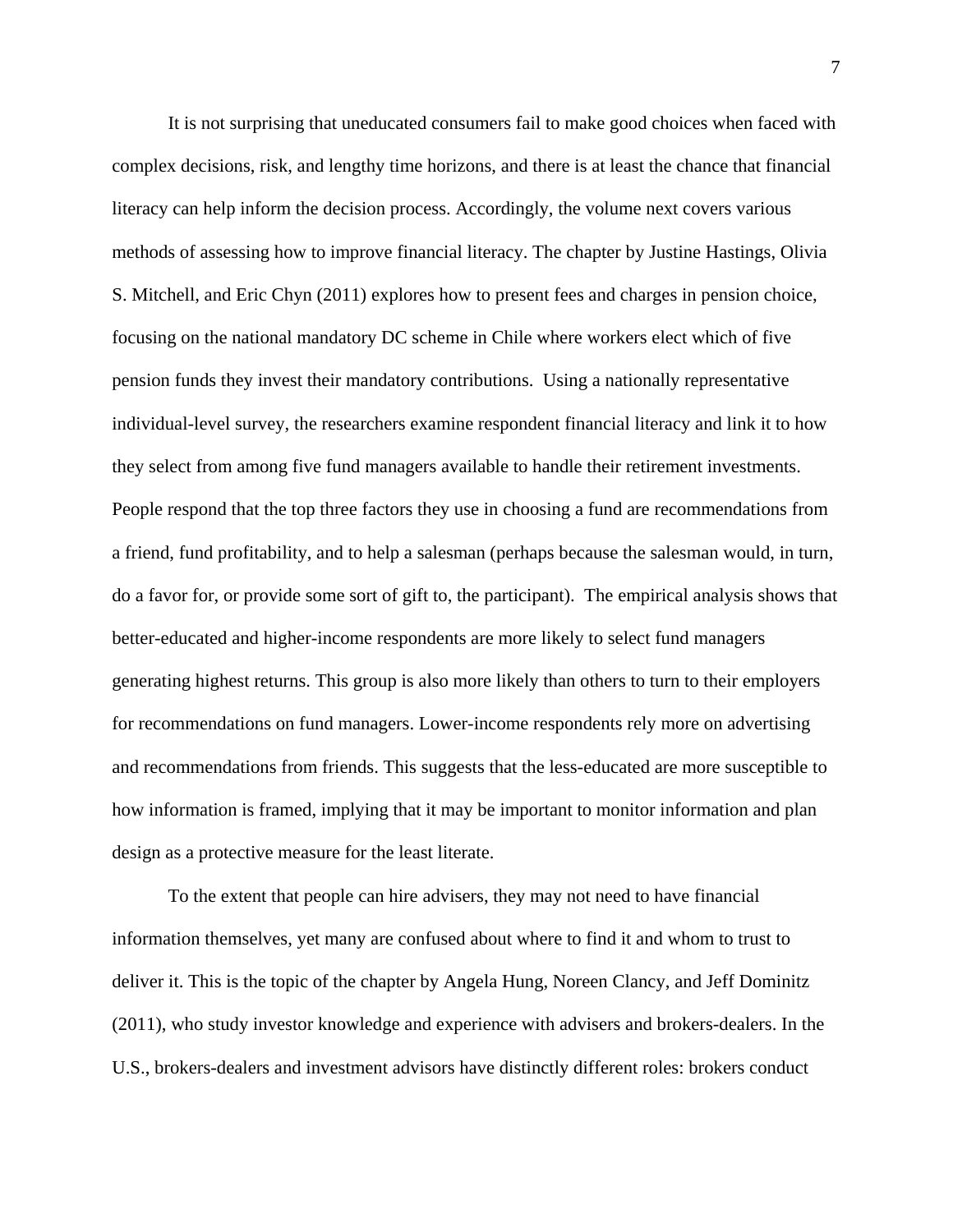security transactions, dealers buy and sell securities for others, investment advisors provide financial planning services and advice regarding securities, and consultants simply provide advice. But in practice, the lines may blur, so to gain a better sense of how well consumers understand these distinctions, the researchers surveyed members of the American Life Panel and conducted additional focus groups. They show that many people seem to understand how brokers-dealers and investment advisors differ, but few can distinguish between financial advisors and financial consultants. Furthermore, people who have worked with financial professionals tend to have long-term relationships involving trust. Nevertheless, many respondents believe they cannot use these services due to insufficient assets. A key challenge for the financial industry is to find ways to provide unbiased, experienced, and high-quality investment advice for low cost, and to serve people with widely-varying financial situations and needs.

A more detailed examination of how individuals with limited assets use the financial system is the subject of the study by Susan Carter, Paige M. Skiba, and Jeremy Tobacman (2011). In some sub-populations, alternative financial providers play a key role, including payday loan offices and pawn shops offering much-needed cash but often at a heavy price. Those who use these financing sources take out small and short-term loans, typically about \$300 for a term of two weeks, carrying very high rates. To better understand payday loans, the authors compare credit union members having an electronic debit charge to a payday lender versus other credit union members. Unexpectedly, those taking out payday loans had higher credit scores, higher inferred income, and smaller loan amounts, than did their counterparts. Also these borrowers had higher initial account balances, relative to others, and half could have used their checking or saving accounts, or cheaper lines of credit, instead of the more expensive payday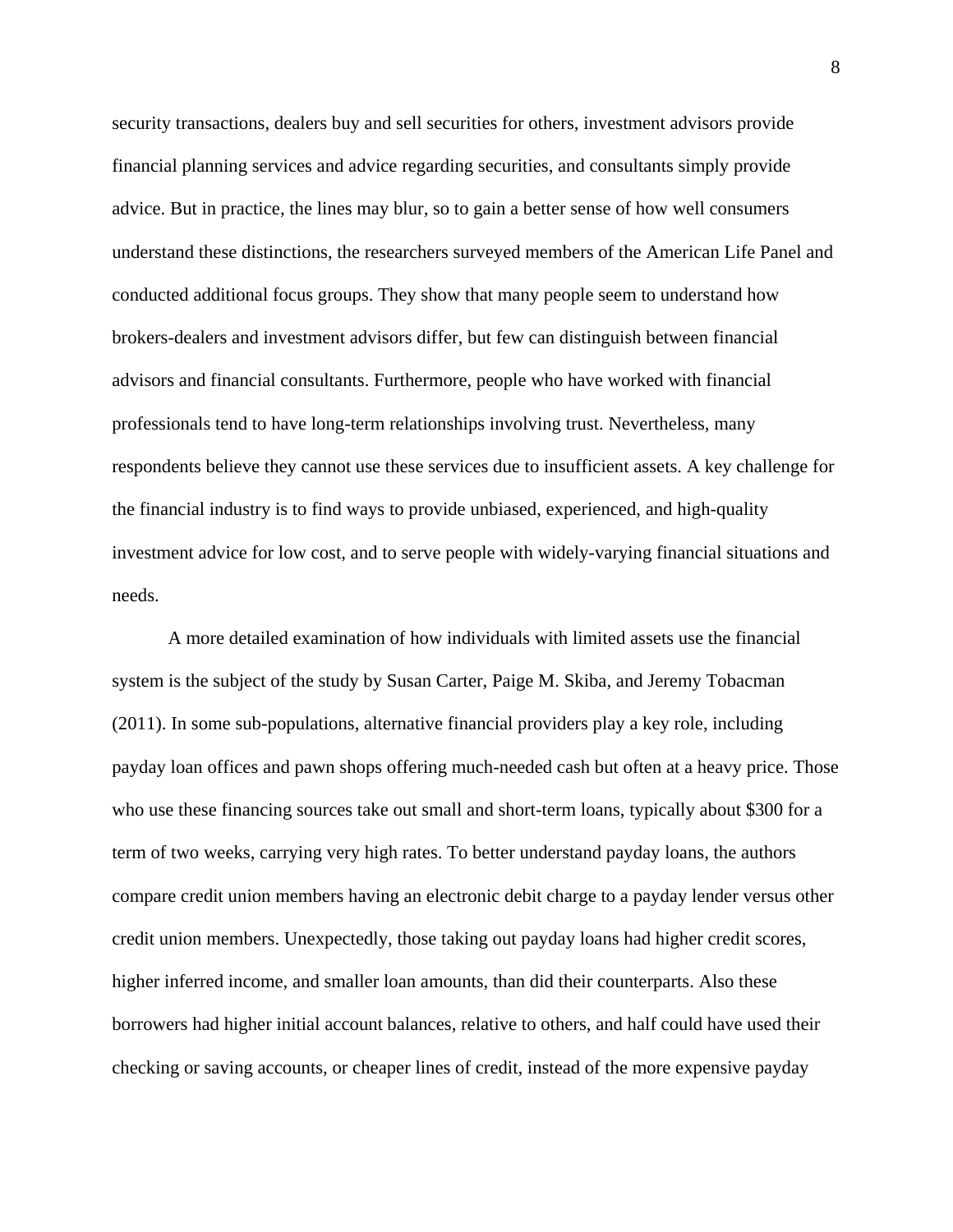loans. These findings show that it is important to examine all the financial pathways that influence long-term financial security.

Another risk to which consumers are exposed is the possibility that they may outlive their retirement wealth, and this too may be related to financial literacy. The study by Julie Agnew and Lisa Szykman (2011) explores why many workers seem reluctant to annuitize their retirement wealth, even when relatively low-cost annuities provide much-needed protection against longevity risk. In an experimental setting, the researchers first administer a short test to participants to assess their financial literacy levels. Next, participants play a game simulating investment versus annuitization decisions that might unfold for someone leading up to and through retirement. The experiment is structured to make the annuity choice simple, permitting the comparison of participant financial literacy to self-reported levels of cognitive and emotional overload, confidence, and satisfaction. The analysts find that individuals with higher levels of financial literacy are more likely to pick the investment option, while those reporting emotional overload tend to select the annuity. One implication is that plan sponsors would do well to simplify decisions about retirement plans if they are concerned about helping to protect against retirement insecurity. As in the case of Chile, it is important to evaluate how a retirement scheme might unwittingly drive participants into a 'path of least resistance' that is contrary to their best interests, particularly in the case of the less financially literate.

Financial illiteracy can be costly not only to individuals but also to society, which might imply that programs could be designed to help consumers and plan providers better achieve retirement security goals. This topic is taken up by Summit Agarwal, Gene Amromin, Itzhak Ben-David, Souphala Chomsisengphet, and Douglas D. Evanoff (2011), in their exploration of how counseling can work to influence mortgage demand patterns. The authors examine two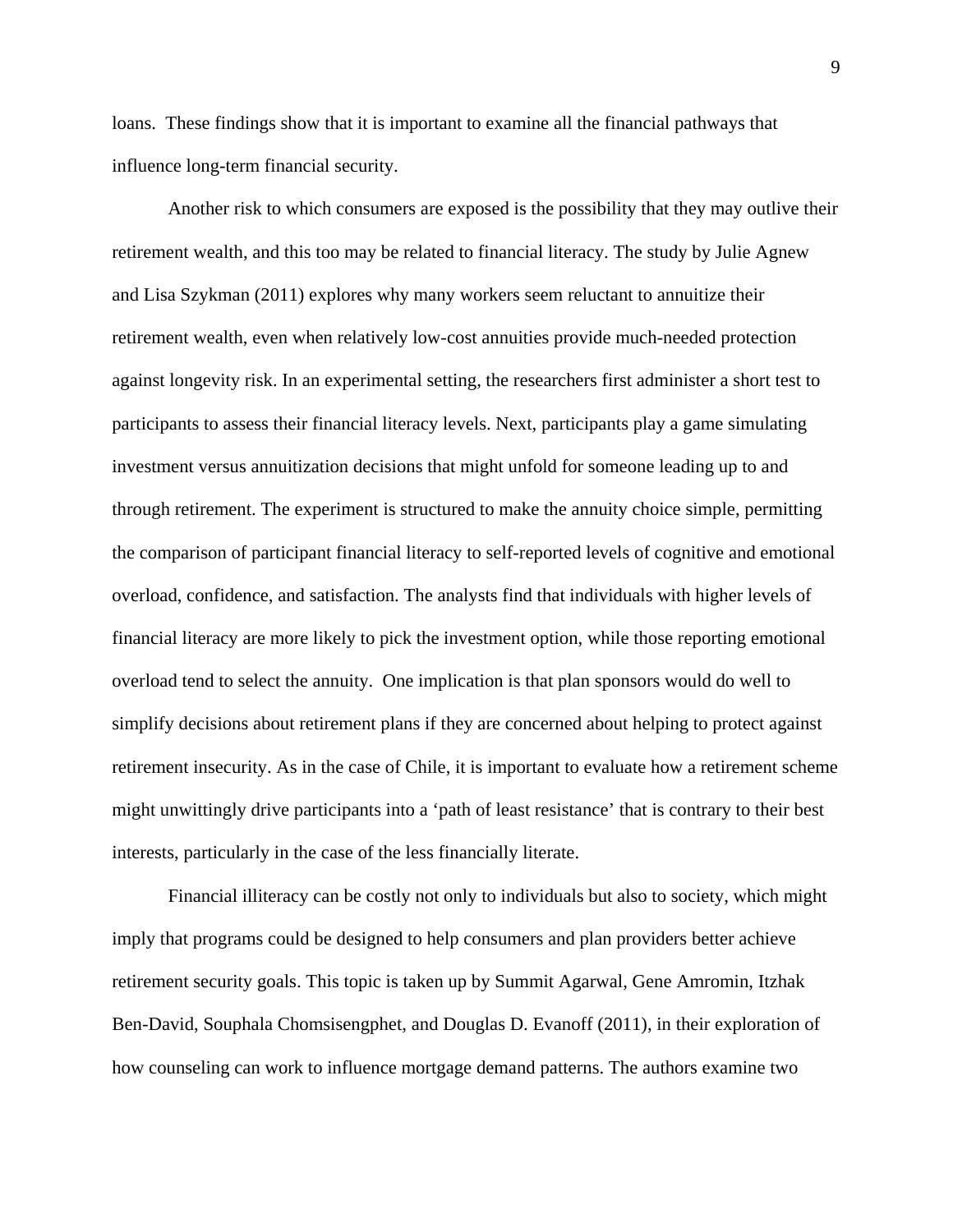programs: a mandatory two-hour review of mortgage offers in Chicago, and a voluntary two-year counseling program in Indiana. In the former case, the State of Illinois required borrowers in ten zip codes to submit mortgage offers for review by HUD-certified counselors, over a four-month period. Borrowers electing risky mortgage products or who had a low credit score were required to attend counseling. The researchers show that, to avoid counseling, small lenders with loose lending criteria and consumers with low borrowing capability dropped out of the market; other potential borrowers chose less risky products so to avoid the counseling requirement. In other words, it appears that the program may have achieved its goals without actually providing the counseling! Under the latter voluntary program, participants could learn about credit and budgeting, develop a financial plan, and meet with counselors one-on-one each month. If they remained on track with their financial plan, they were entitled to receive loans from partner lenders. In this second case, the evidence suggests that loans made to program graduates performed much better than those of a control group. Nevertheless, there remain questions of causality about the second example, since those who participated may have also been more likely to be particularly motivated to succeed in the program.

### **Shaping the Financial Literacy Environment**

Understanding retirement saving shortfalls may also be due, in part, to problems with time perception, as discussed by Gal Zauberman and B. Kyu Kim (2011). Their work suggests that people often tend to weigh the present more heavily than the future, even when they know their short-term decisions will interfere with important long-term goals such as saving for retirement. The authors characterize this psychological pattern with the term "resource slack," defined as the notion that one's preference for something today versus some time in the future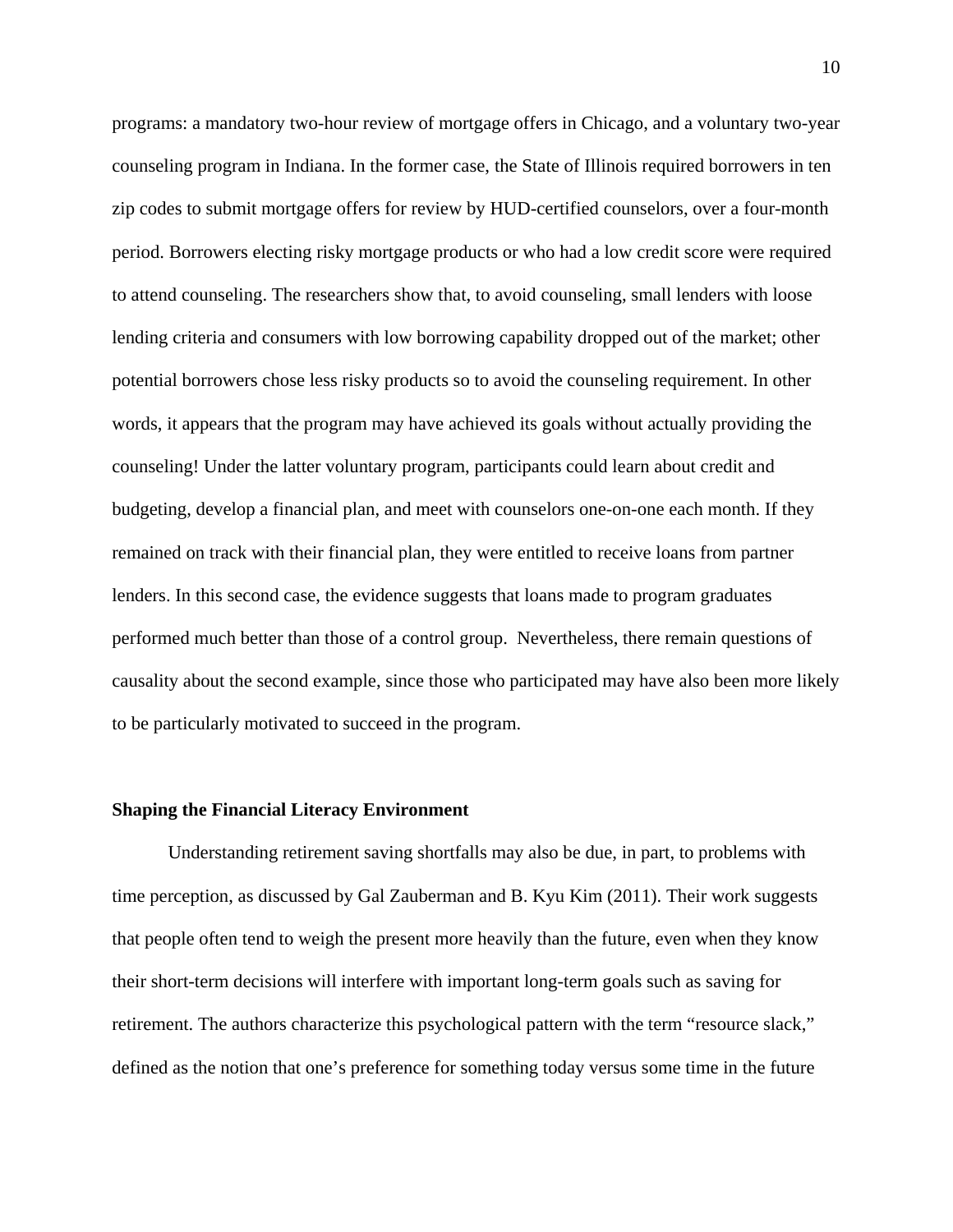depends on the amount of resources available now versus later. The researchers point out that time is often viewed by economic models as a limited resource, but in experimental settings, people claim they will have more time in the future than they actually do which help explain why they put off saving today. A related finding, playing into the apparent disconnect between the ability to save now for future benefits, is a lack of understanding about time itself. The authors argue that people perceive time as being expansive in the present, but it is telescoped in the future. Thus, if retirement is 20, 30, or 40 years away, it all seems equally far away since the future is compressed. In addition to believing that they have more time to save than they actually do, people think they will have more money in the future than they do now, which further prompts them to put off saving for retirement. More generally, much psychological research shows that people often fail to grasp the linear nature of time and hence develop hyperbolic rates of future discounting.

One way to reduce the effect of time misperception on retirement savings is to design programs based on pre-commitment. Accordingly, some have tried to tie retirement saving to the annual tax filing process, so as to make saving automatic. Yet this, in turn, prompts discussion of the question of whether it is better to use behavioral approaches to encourage saving by default, or whether it is preferable to construct mandates or default programs that require people to adequately fund their own retirement. This is a theme which runs throughout the volume, emerging in several of the chapters.

An intriguing prize-based model designed to encourage retirement saving is the focus of work by Melissa S. Kearney, Peter Tufano, Jonathan Guryan, and Erik G. Hurst (2011), who illustrate how a lottery-like system can harness the popularity of low-probability, high-reward schemes to build retirement saving. The approach has been demonstrated to appeal to those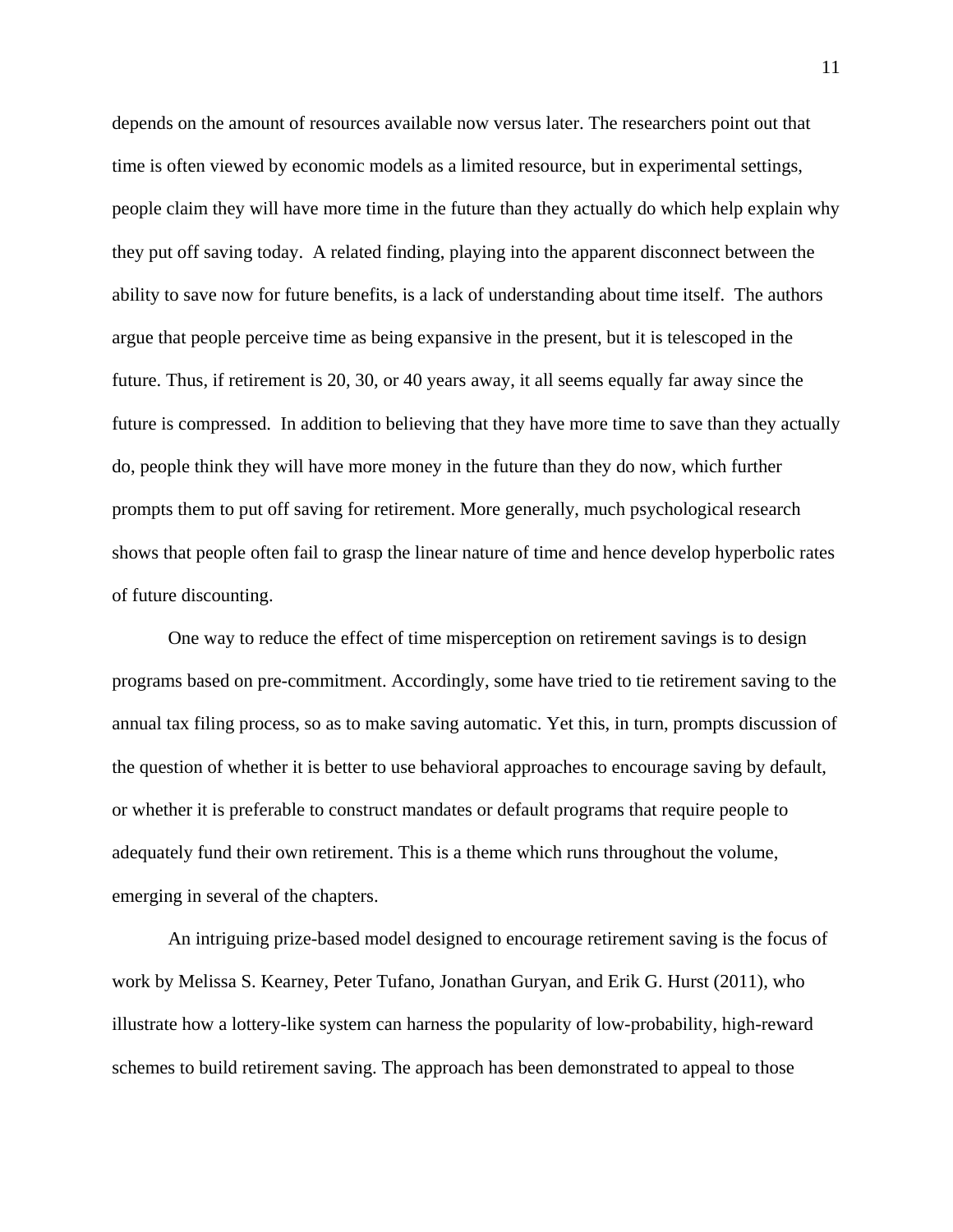favoring low odds to "win big," including on their retirement saving, while preserving initial capital. For instance, the so-called Million Adventure bonds were sold in the U.K. to finance war debt in the 1690s, with exactly this structure. Again after World War II, the U.K. launched prizebased Premium Bonds with the slogan 'Savings with a Thrill!' This program today has more than 20 million bondholders. In South Africa, a privately-run plan sponsored by the First National Bank called the 'Million a Month Account' plan enjoyed a takeup rate higher than any other bank product. The authors helped initiate a prize-based saving program operated by a U.S. credit union called the 'Save to Win' which attracted many participants before it was closed down by authorities who viewed it as competition to the state lottery.

We also seek to expand understanding about financial literacy efforts underway around the world. In the case of New Zealand, Diana Crossan (2011) described the work the Retirement Commission has done to design a national strategy for financial literacy along with numerous private-sector and non-government partnerships. A national strategy to improve retirement readiness involved work with banks and other organizations to help assess needs and develop a strategy to improve financial literacy and retirement saving adequacy. A key role is assigned to a well-designed and informative website which attracts the old and the young; to date over a third of the country's population has used the program's calculators on the national website. In addition, the author highlights how the government integrated financial education in schools and in tertiary educational institutions.

In addition nongovernmental organizations are also taking an activist role around the world to improve financial literacy and financial capability in poor populations. The work of the World Bank is described by Robert Holzmann (2011), who notes that programs will need to be tailored to meet attributes of low and middle-income countries rather than directly exporting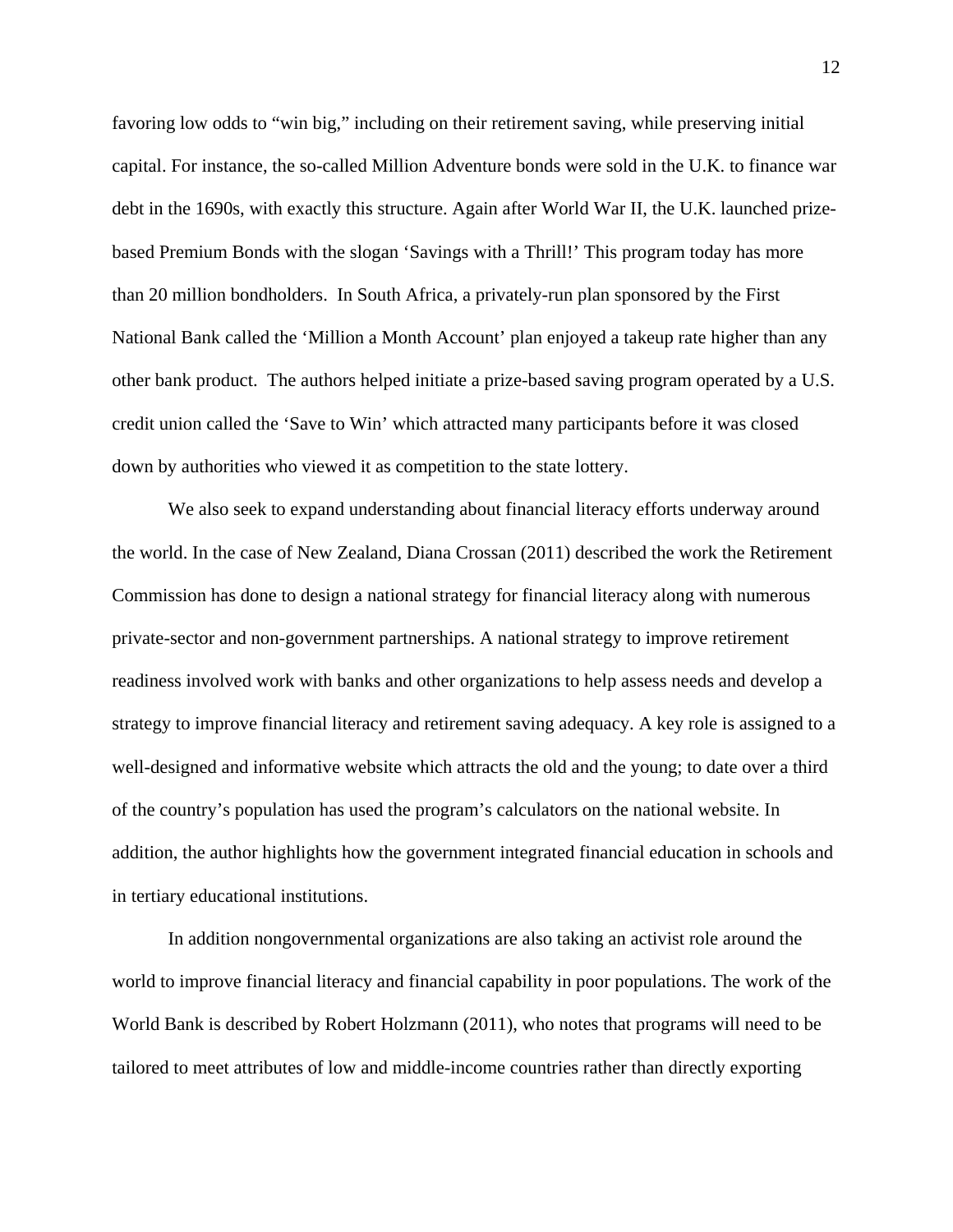lessons from developed nations. For instance, many people in low income countries lack access to financial services, and poverty focuses people more on day-to-day survival, rather than longterm planning. The rural nature of poor countries also is an important factor inasmuch as, in these nations, assets are likely to be seeds or cattle rather than homes or investment accounts. Poor countries also have far greater numbers of people working in the informal economy, curtailing the reach of organized interventions to develop financial capability. Finally, risk in the developing country context may be more complex and more personal than in richer nations, further hampering incentives to develop long-term financial capability. Accordingly, the author proposes that policymakers do more to monitor and evaluate programs that work. Moreover, he favors direct approaches to change behavior including social marketing approaches that have worked in other capacities, for instance in improving health outcomes (particularly for those with HIV-AIDS). It may be that these tactics could also be used to improve financial capability in low and middle-income nations.

The role of nonprofit organizations in the U.S. is the focus of the chapter by J. Michael Collins (2011), who notes that nonprofit organizations may enjoy more public trust since these institutions are not designed to benefit other stakeholders. In addition, nonprofits are often viewed as a force for pluralism, because they are able to reach underserved populations. The author reviews tax filings of tax-exempt organizations using the terms "credit counseling" or "financial education," and he concludes that these organizations tend to be small and very diverse. Some are small, community-based organizations with volunteer educators, while others are large agencies with professional staff providing multiple services. He finds it noteworthy that few nonprofit organizations were specifically set up to deliver financial literacy programs; rather, many began to offer financial education programs as part of some other activity. For instance,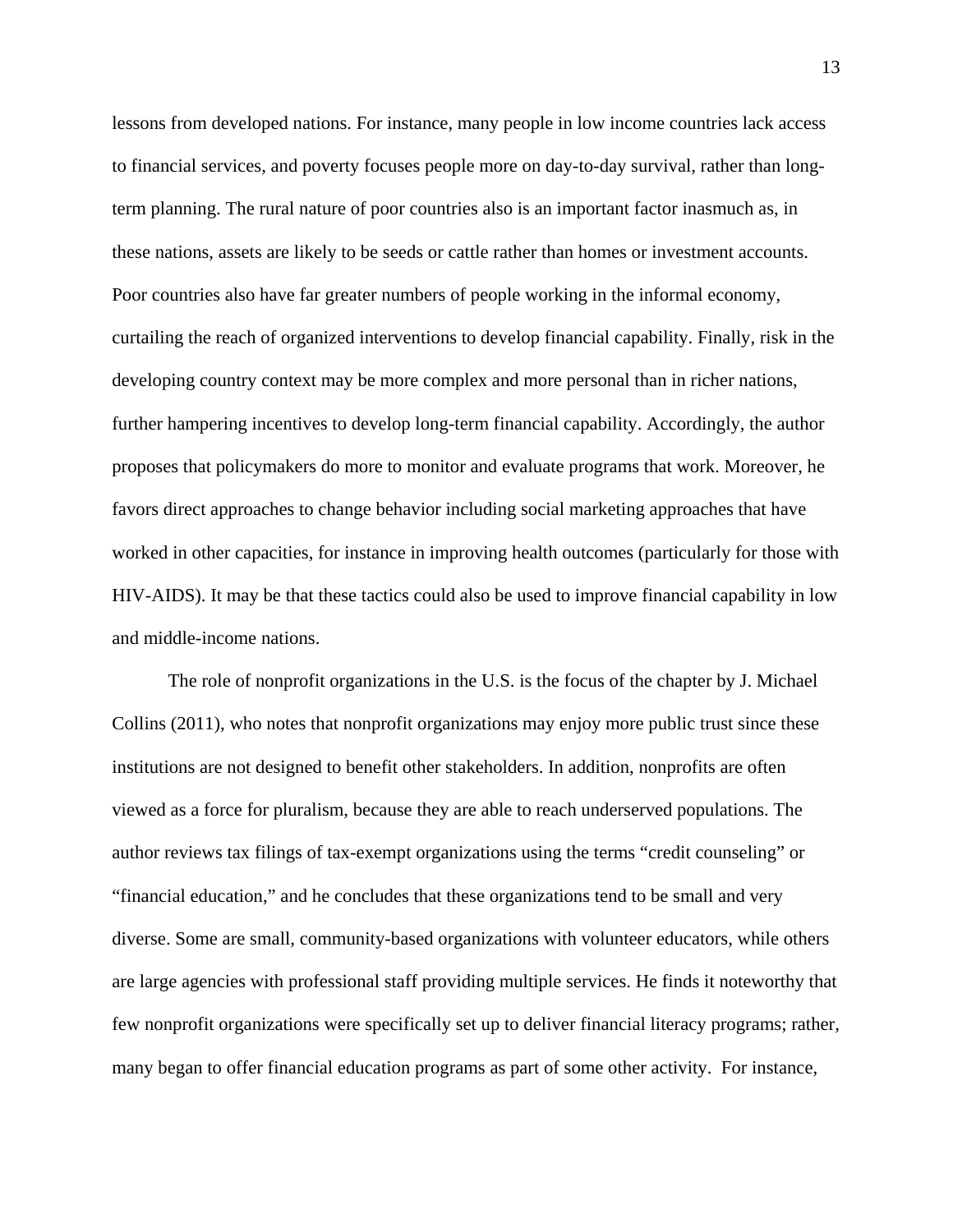the U.S. Department of Housing and Urban Development housing counseling program has financed over one thousand nonprofits geared to financial counseling related to housing. In addition, the U.S. Treasury Community Development Financial Institutions Fund has launched a financial education and counseling pilot program to provide grants to nonprofits focusing on financial literacy. After examining what the nonprofit programs offer, the author concludes that low-income clients do receive basic help on goal-setting and budgeting. As the organizations increase in sophistication, they then tend to move into offering credit management, help with access to financial institutions, and provide assistance with income tax filing and saving strategies. Though some may believe that nonprofits are a less expensive source of financial education than private advisers, the author can detect little evidence that nonprofits are any more or less efficient in providing financial literacy services.

#### **Final Considerations**

As the volume documents, financial illiteracy is widespread, making it increasingly challenging for ordinary consumers and their families to cope in an ever-more complex economic environment. This is a problem not only for those who live in developed countries, where it might be surmised that people should have a minimal command over simple numeracy, basic interest computations, inflation, and risk, but also in middle- and low-income nations as well, where financial challenges are perhaps more likely to bring hardship than in richer nations. But as shown throughout this volume, financial illiteracy undermines not only individual retirement security but indeed, the stability of the global financial system more generally.

For these reasons, boosting financial literacy skills may well be critically important for economic and social welfare not only of this generation, but of those to come. Finding out which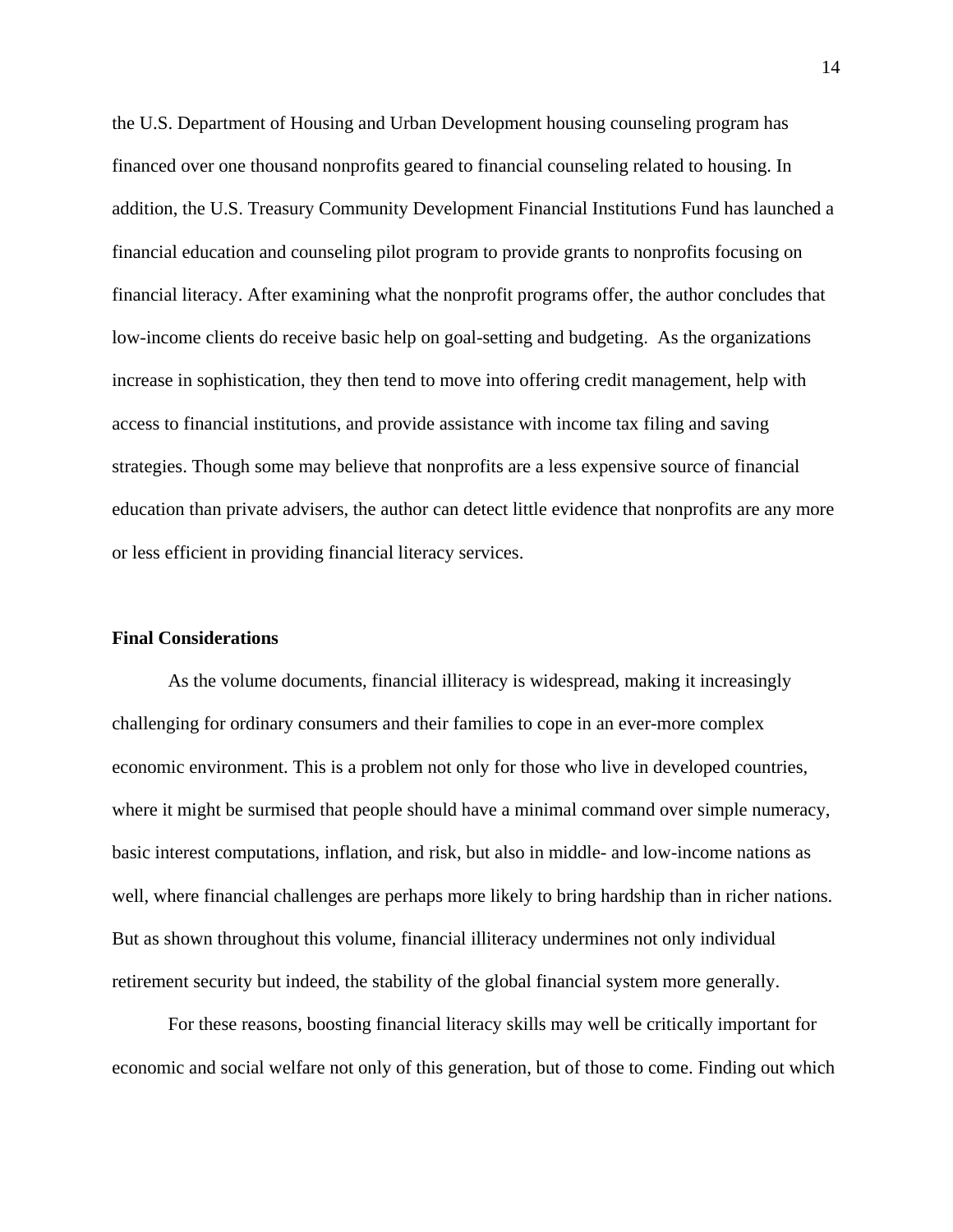sorts of programs and financial decision-making structures are most effective, as well as costeffective, is a task of supreme importance. Successful analysis will require experiments and evidence-based research, with solid evaluation efforts, many of which we report on here. Of course, much remains to be done to enhance financial literacy, particularly for women, those with low incomes, and the least educated. Without increased financial literacy, people will be increasingly at risk of making poor financial decisions which leave them to confront financial hardship, including an insecure old age.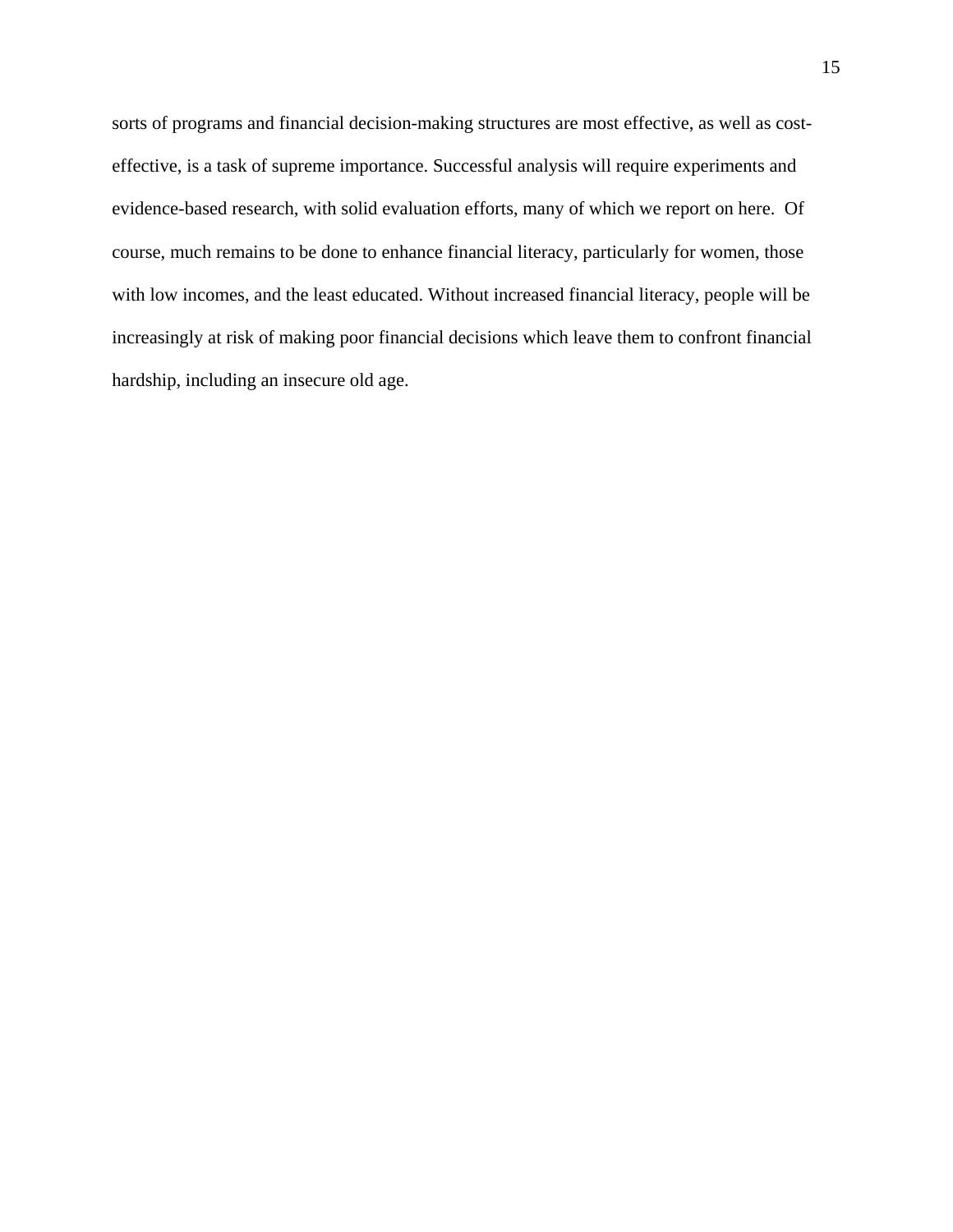## **References**

Agarwal, Summit, Gene Amromin, Itzhak Ben-David, Souphala Chomsisengphet and Douglas D. Evanoff (2011). 'Financial Counseling, Financial Literacy, and Household Decision Making,' in O.S. Mitchell and A. Lusardi, eds., *Financial Literacy: Implications for Retirement Security and the Financial Marketplace*. Oxford: Oxford University Press.

Agnew, Julie and Lisa Szykman (2011). 'Annuities, Financial Literacy and Information Overload,' in O.S. Mitchell and A. Lusardi, eds., *Financial Literacy: Implications for Retirement Security and the Financial Marketplace*. Oxford: Oxford University Press.

Campbell, John (2006). "Household Finance," *Journal of Finance*, 61, 1553-1604.

- Carter, Susan P., Paige M. Skiba, and Jeremy Tobacman (2011). 'Pecuniary Mistakes? Payday Borrowing by Credit Union Members,' in O.S. Mitchell and A. Lusardi, eds., *Financial Literacy: Implications for Retirement Security and the Financial Marketplace*. Oxford: Oxford University Press.
- Clark, Robert L., Melinda S. Morrill, and Steven G. Allen (2011). 'Pension Plan Distributions: The Importance of Financial Literacy,' in O.S. Mitchell and A. Lusardi, eds., *Financial Literacy: Implications for Retirement Security and the Financial Marketplace*. Oxford: Oxford University Press.
- Crossan, Diana (2011). 'How to Improve Financial Literacy: Some Successful Strategies,' in O.S. Mitchell and A. Lusardi, eds., *Financial Literacy: Implications for Retirement Security and the Financial Marketplace*. Oxford: Oxford University Press.
- Collins, J. Michael (2011). 'Improving Financial Literacy: The Role of Nonprofit Providers,' in O.S. Mitchell and A. Lusardi, eds., *Financial Literacy: Implications for Retirement Security and the Financial Marketplace*. Oxford: Oxford University Press.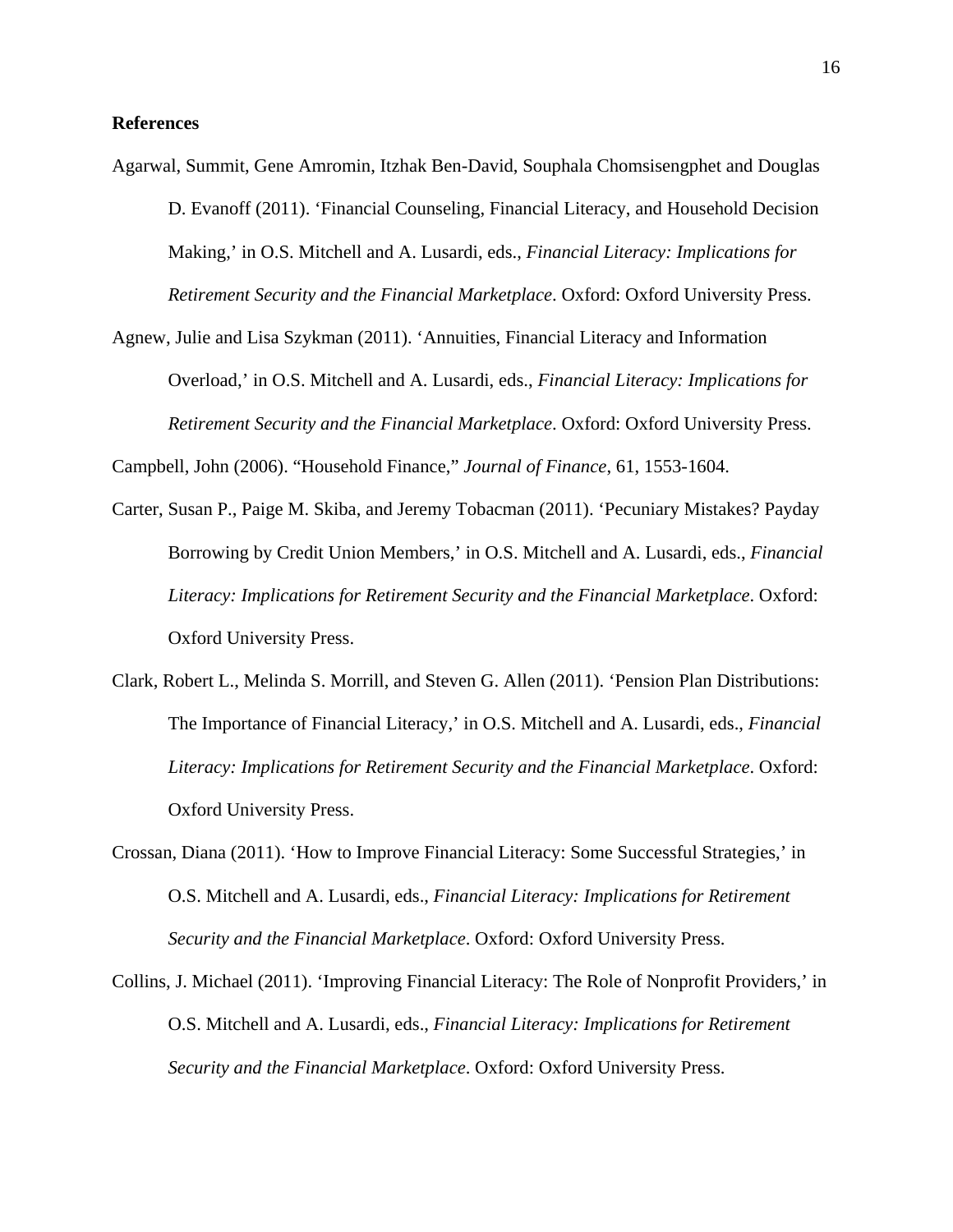Ferguson, Roger Jr. (2010). *The 2010 Martin Feldstein Lecture*. Remarks presented at the Summer Institute. Cambridge, NBER.

www.tiaacref.org/public/about/news/gen1007\_229.html

Hastings, Justine, Olivia S. Mitchell, and Eric Chyn (2011). 'Fees, Framing, and Financial Literacy in the Choice of Pension Manager,' in O.S. Mitchell and A. Lusardi, eds., *Financial Literacy: Implications for Retirement Security and the Financial Marketplace*. Oxford: Oxford University Press.

- Holzmann, Robert (2011). 'Bringing Financial Literacy and Education to Low and Middle Income Countries,' in O.S. Mitchell and A. Lusardi, eds., *Financial Literacy: Implications for Retirement Security and the Financial Marketplace*. Oxford: Oxford University Press.
- Hung, Angela A., Noreen Clancy, and Jeff Dominitz (2011). 'Investor Knowledge and Experience with Investment Advisers and Broker-Dealers,' in O.S. Mitchell and A. Lusardi, eds., *Financial Literacy: Implications for Retirement Security and the Financial Marketplace*. Oxford: Oxford University Press.
- Kearney, Melissa S., Peter Tufano, Jonathan Guryan, and Erik Hurst (2011). 'Making Savers Winners: An Overview of Prize-Linked Saving Products,' in O.S. Mitchell and A. Lusardi, eds., *Financial Literacy: Implications for Retirement Security and the Financial Marketplace*. Oxford: Oxford University Press.
- Lusardi, Annamaria and Olivia S. Mitchell (2007*a*). "Baby Boomer Retirement Security: The Roles of Planning, Financial Literacy, and Housing Wealth." *Journal of Monetary Economics* 54, 205-224.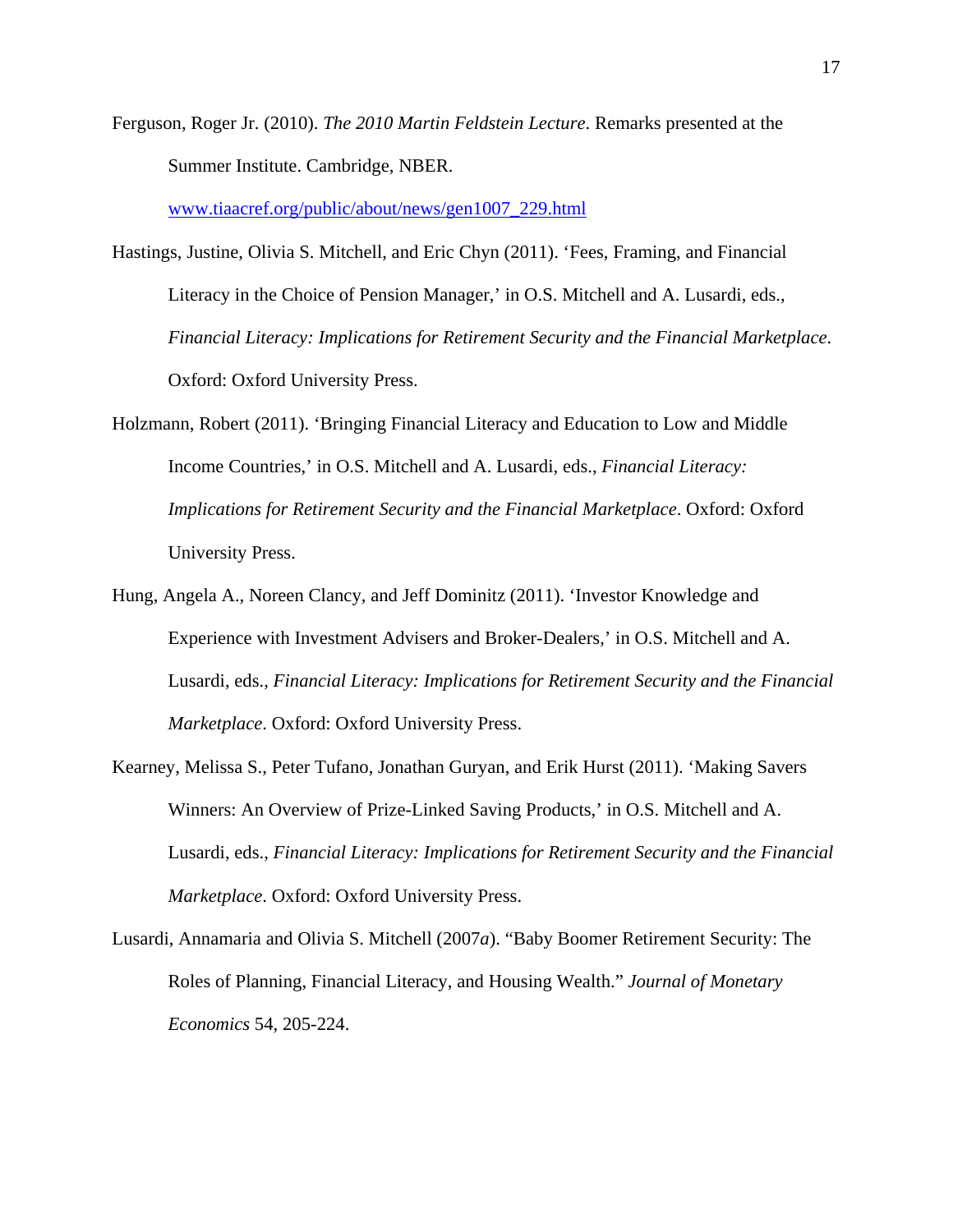- Lusardi, Annamaria and Olivia S. Mitchell (2007*b*). "Financial Literacy and Retirement Planning: New Evidence from the RAND American Life Panel." NBER Working Paper.
- Lusardi, Annamaria and Olivia S. Mitchell (2007*c*). "Financial Literacy and Retirement Preparedness: Evidence and Implications for Financial Education." *Business Economics* 42, 35-44.
- Lusardi, Annamaria and Olivia S. Mitchell (2008). "Planning and Financial Literacy: How Do Women Fare?" *American Economic Review P&P*, 98, 413-417.
- Lusardi, Annamaria and Olivia S. Mitchell (2009). "How Ordinary Consumers Make Complex Economic Decisions: Financial Literacy and Retirement Readiness." Cambridge, MA: NBER Working Paper.
- Lusardi, Annamaria and Olivia S. Mitchell (2011). 'Financial Literacy and Planning: Implications for Retirement Wellbeing,' in O.S. Mitchell and A. Lusardi, eds., *Financial Literacy: Implications for Retirement Security and the Financial Marketplace*. Oxford: Oxford University Press.
- Organization for Economic Co-operation and Development (OECD) (nd). *Financial Education*. Directorate for Financial and Enterprise Affairs.

www.oecd.org/department/0,3355,en\_2649\_15251491\_1\_1\_1\_1\_1,00.html

- President's Advisory Committee on Financial Literacy (PACFL). 2008. *Annual Report to the President: Executive Summary*. www.ustreas.gov/offices/domestic-finance/financialinstitution/fin-education/council/exec\_sum.pdf
- Utkus, Stephen P. and Jean A. Young (2011). 'Financial Literacy and 401(k) Loans,' in O.S. Mitchell and A. Lusardi, eds., *Financial Literacy: Implications for Retirement Security and the Financial Marketplace*. Oxford: Oxford University Press.